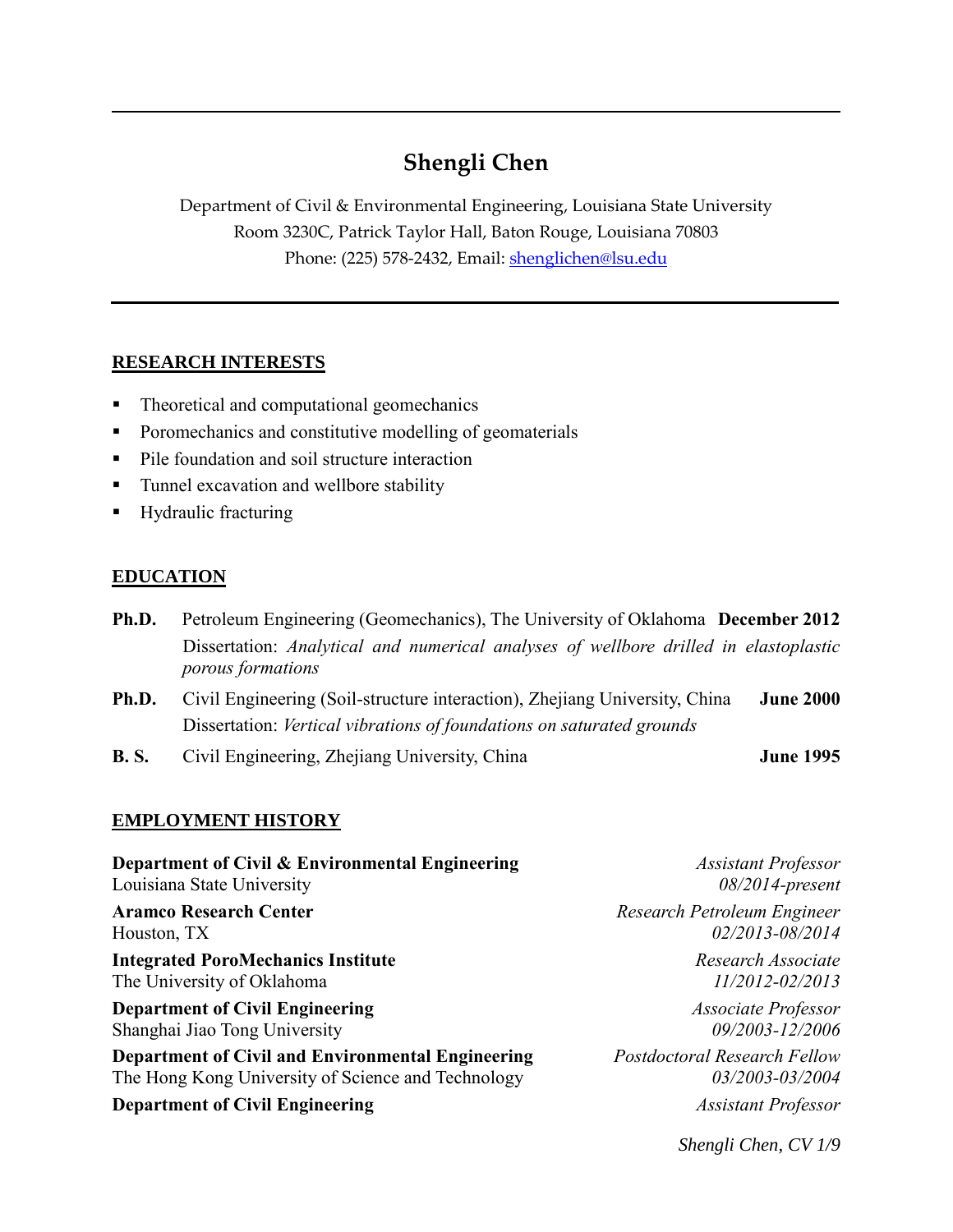Shanghai Jiao Tong University *10/2002-08/2003*  **Department of Hydraulic Engineering** *Postdoctoral Researcher* Tsinghua University *09/2000-09/2002* 

### **TEACHING @ LSU**

- *Geotechnical Engineer III* (*CE 4310)*, Spring 2018
- *Numerical Methods in Geotechnical Engineering* (*CE 7700)*, Spring 2018
- *Geotechnical Engineer I* (*CE 3300)*, Fall 2017
- *Geotechnical Engineer III* (*CE 4310)*, Spring 2017
- *Mechanics of Materials* (*CE 3400)*, Spring 2017
- *Advanced Geotechnical Engineer I* (*CE 7300)*, Fall 2016
- *Mechanics of Materials* (*CE 3400)*, Spring 2016
- *Numerical Methods in Geotechnical Engineering* (*CE 7700)*, Spring 2016
- *Geotechnical Engineer I* (*CE 3300)*, Fall 2015
- *Geotechnical Engineer I* (*CE 3300)*, Spring 2015
- *Advanced Geotechnical Engineer I* (*CE 7300)*, Fall 2014

#### **VISITING SCHOLARS**

- Prof. Wang G. C. (August 2016 to August 2017). *Department of Civil Engineering, Zhejiang University of Technology, Hangzhou, China*.
- Zhang, H. (November 2015 to May 2016). *Department of Geotechnical Engineering, Tongji University, Shanghai, China*.

#### **POST-DOCTORATES**

 Dr. Li L. (December 2017 to May 2019). *Department of Geotechnical Engineering, Tongji University, Shanghai, China*.

#### **GRADUATE STUDENTS ADVISEES**

#### *Ph.D. students:*

- Huang C. (Expected graduation: December 2019). *Modelling hydraulic fracturing initiation and propagation in porous rock formations*. Ph.D. student, Louisiana State University, Baton Rouge, LA, USA.
- Liu, K. (Expected graduation: May 2019). *Analytical modelling and numerical simulations of cavity problems in anisotropic poroelastoplastic geomaterials*. Ph.D. student, Louisiana State University, Baton Rouge, LA, USA.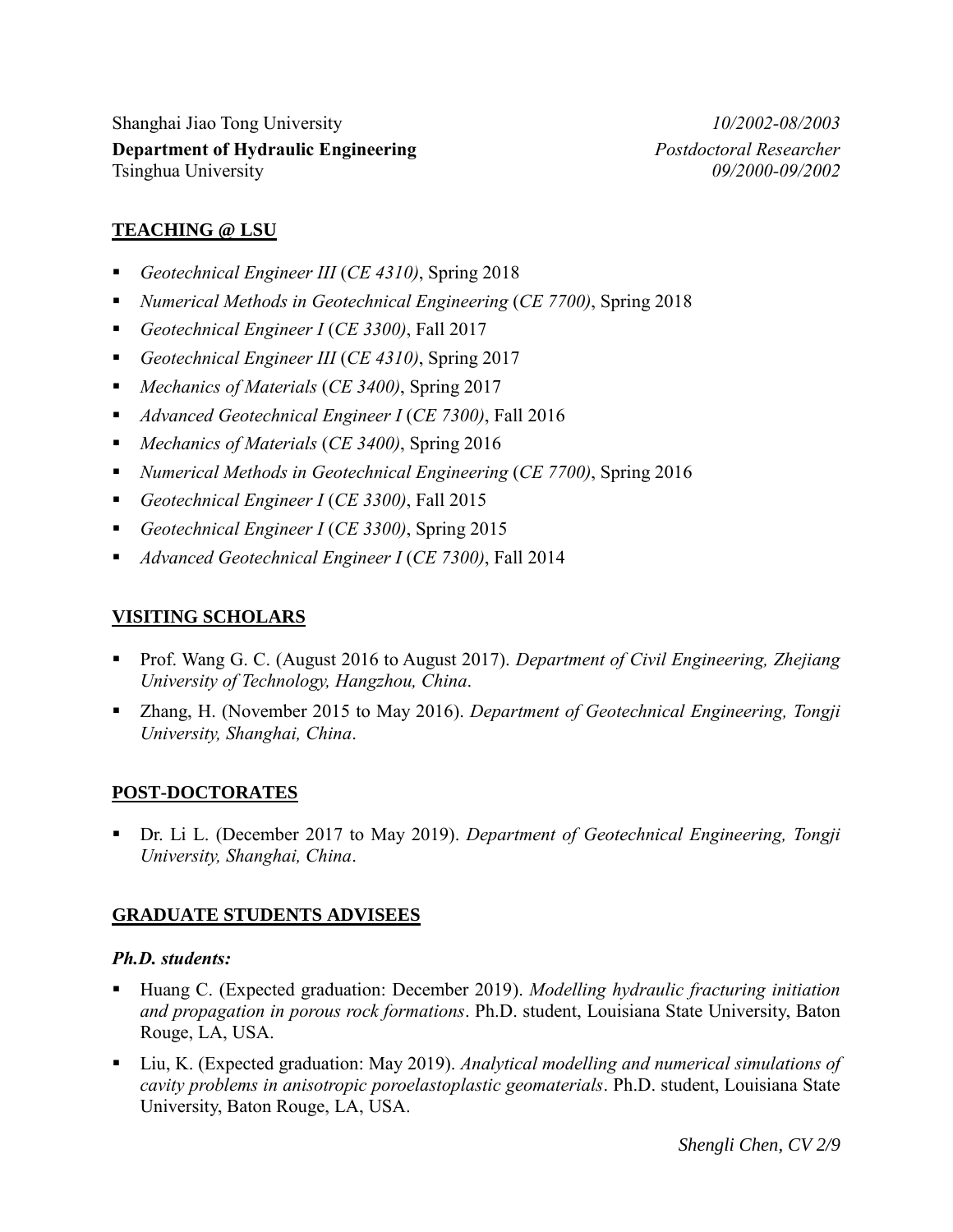- Jafari, M. (Expected graduation: May 2018). *Pore-scale and conventional wettability measurement considerations for improving certainty for geological CO2 sequestration*. Ph.D. candidate, Louisiana State University, Baton Rouge, LA, USA (co-advisor: Dr. Jung Jongwon).
- Cao S. C. (2017). *Microfluidic pore model study on physical and geomechanical factors influencing fluid flow behavior in porous media.* Ph.D. dissertation, Louisiana State University, Baton Rouge, LA, USA (co-advisor: Dr. Jung Jongwon).
- Zhang, H. (2017). *Kinematic interaction analysis of pile groups.* Ph.D. dissertation, Tongji University, Shanghai, China (co-advisor: Dr. Liang Fayun).

# *M.S. students:*

- Lee, J. (Expected graduation: May 2020). *A numerical approach to estimate the shaft friction of driven piles in clay*. M.S. student, Louisiana State University, Baton Rouge, LA, USA.
- Adhikari, K. (Expected graduation: May 2019). *Development of simulation tool for hydraulic fracturing initiation in porous rock formations*. M.S. student, Louisiana State University, Baton Rouge, LA, USA.
- Melton, J. M. (Expected graduation: December 2019). Non-thesis M.S. student, Louisiana State University, Baton Rouge, LA, USA.
- Tsai, C. (Expected graduation: December 2018). Non-thesis M.S. student, Louisiana State University, Baton Rouge, LA, USA.
- Chen, H. B. (2011). *Lateral response of single pile under axial loading and note on two-pile interaction factor*. M.S. thesis, Tongji University, Shanghai, China (co-advisor: Dr. Liang Fayun).
- Zhan, H. (2007). *Theoretical and numerical analyses of soil behavior due to pile installation*. M.S. thesis, Shanghai Jiao Tong University, Shanghai, China.

# **PROFESSIONAL ACTIVITIES**

**Associate Editor:**

*SPE Journal,* Society of Petroleum Engineering (SPE), 2014-present.

**Committee Member:**

*Engineering Mechanics Institute (EMI) Elasticity Committee-ASCE*, 2016-present. *Engineering Mechanics Institute (EMI) Poromechanics Committee-ASCE*, 2017-present.

**Reviewer for proposals***:*

*University Coalition for Fossil Energy Research, National Energy Technology Laboratory, Department of Energy*

*Petroleum Research Fund, American Chemical Society*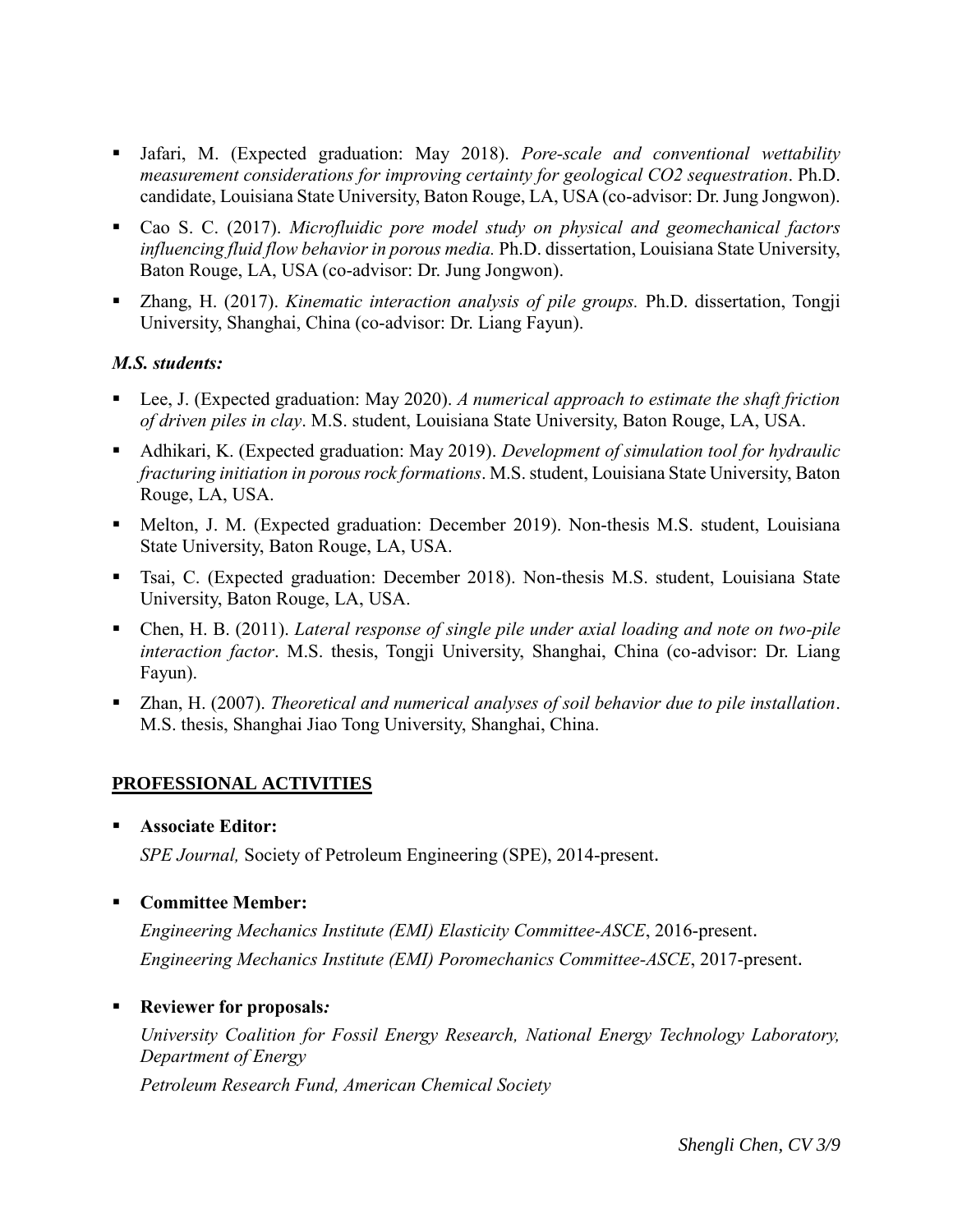*University of Missouri Research Board*

 **Reviewer for journals** *(23 publications): Acta Geotechnica Acta Mechanica Solida Sinica Applied Mathematical Modelling ASCE International Journal of Geomechanics ASCE Journal of Engineering Mechanics ASCE Journal of Materials in Civil Engineering ASME Journal of Applied Mechanics ASME Journal of Energy Resources Technology Canadian Geotechnical Journal Experimental Mechanics Geophysical Journal International Geotechnical Testing Journal Geotechnique International Journal for Numerical and Analytical Methods in Geomechanics International Journal of Oil, Gas and Coal Technology Journal of Applied Mathematics Journal of Geophysical Research (Solid Earth) Journal of Petroleum Science and Engineering Marine Georesources & Geotechnology Mechanics Research Communications Petroleum Science Soil Dynamics and Earthquake Engineering SPE Journal*

# **HONORS AND AWARDS**

- Award of Excellence, "Top 10" Poster Presentation at AAPG Annual Convention, 2012
- Outstanding Ph.D. Student Award, Mewbourne School of Petroleum & Geological Engineering, The University of Oklahoma (twice, April 2010/2011)
- **Science and Technology Progress Award, Zhejiang Electric Power Construction Co., Ltd.,** China, 2003
- Guanghua Scholarship (for graduate students with academic excellence), Zhejiang University, China, 1999
- Excellent Paper Award for research work on nonlinear vibration of foundations, Zhejiang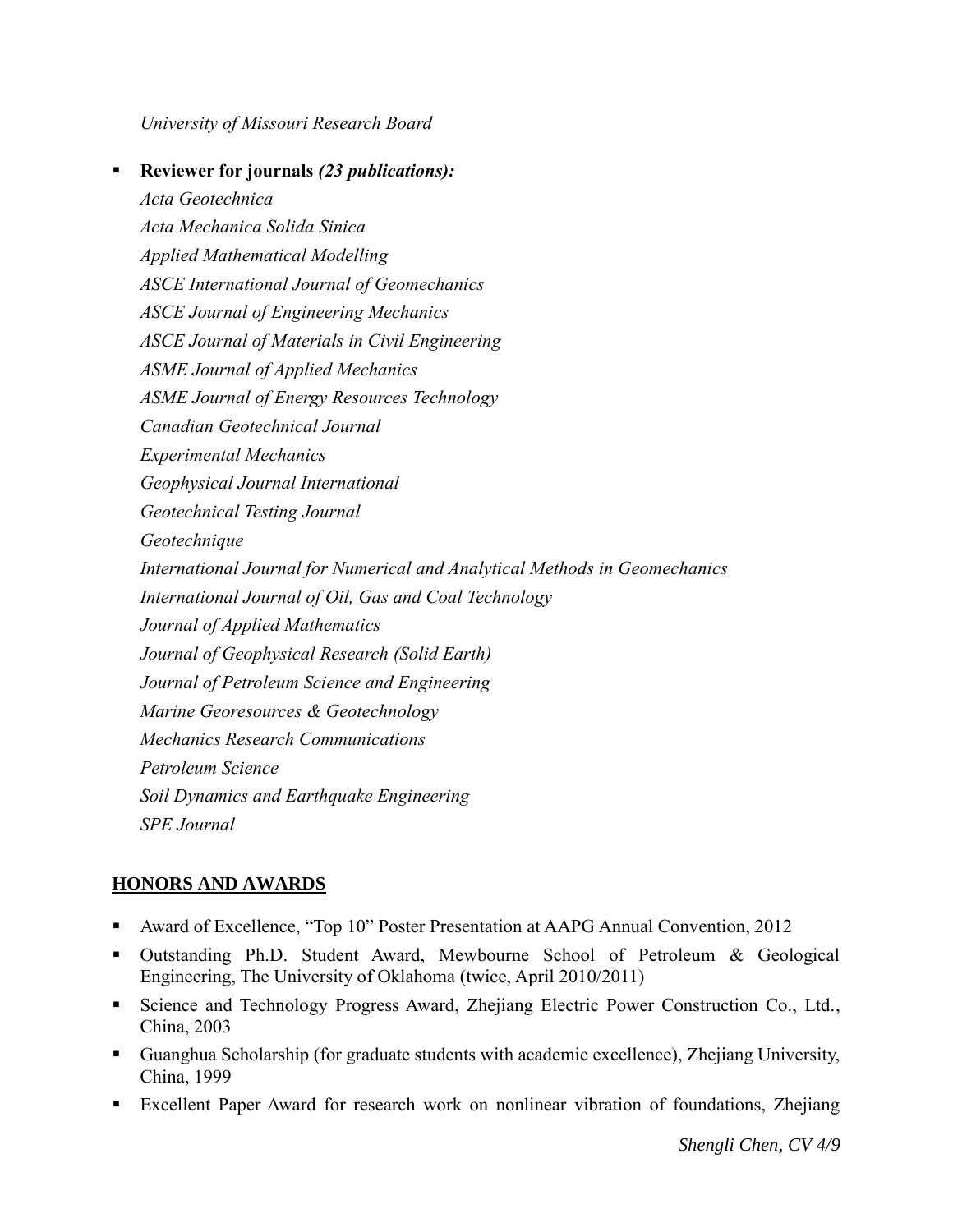Province, China, 1998

Graduation with Honor, Zhejiang University, 1995

# **RESEARCH PROJECTS FUNDED** *(\$560,993)*

- Economic Development Assistantship, Louisiana State University, "*A comprehensive study on hydraulic fracture initiation and propagation in unconventional shale reservoirs.*" \$100,000, July 2018-June 2022 (PI).
- Louisiana Transportation Research Center, "*Analysis of driven pile capacity within pre-bored soil.*" \$129,159, September 2017-February 2019 (PI).
- Faculty Research Grant Program, Louisiana State University, "*A technique for characterizing the mechanical properties of shales by nanoscratch test results.*" \$10,000, July 2017-June 2018 (PI).
- The ACS Petroleum Research Fund, American Chemical Society, "*Analytical modelling and numerical simulations for hydraulic fracturing initiation in porous rock formations*." \$110,000, September 2016-August 2018 (PI).
- **Transportation Innovation for Research Exploration Program [TIRE], Louisiana** Transportation Research Center, "*Advanced modelling of piezocone penetration test using cavity expansion theory and interpretation simulator development*." \$30,000, July 2016-June 2017 (PI).
- Industrial Ties Research Subprogram [ITRS], Board of Regents, Louisiana, "*A simulation tool for hydraulic fracturing modelling in porous rock formations*." \$171,834, July 2016-June 2019 (PI).
- Faculty Research Grant Program, Louisiana State University, "*Analytical and numerical modelling of hydraulic fracturing in transversely anisotropic porous rock formation*." \$10,000, July 2015-June 2016 (PI).

# **PUBLICATIONS** *(graduate student co-authors underlined)*

*Journal Papers Published/Accepted:*

- 31. Wang, G. C., **Chen, S. L.**, Liu, Q. Q., and Zhang, Y. (2018). Wave-induced dynamic response and liquefaction analysis in a porous seabed. *Journal of Geotechnical and Geoenvironmental Engineering, ASCE*, accepted.
- 30. **Chen, S. L.**, and Liu, K. (2018). Undrained cylindrical cavity expansion in anisotropic critical state soils. *Geotechnique*, tentatively accepted.
- 29. **Chen, S. L.**, and Abousleiman, Y. N. (2018). Cavity expansion in strain hardening frictional soils under drained condition. *International Journal for Numerical and Analytical Methods in Geomechanics*, 42: 132-142.
- 28. Huang, C., Akbari, B, and **Chen, S. L.** (2018). A quick approximate elastoplastic solution of wellbore stability problems based on numerical simulation and statistical analysis. *Journal of Natural Gas Science & Engineering*, 51: 147-154.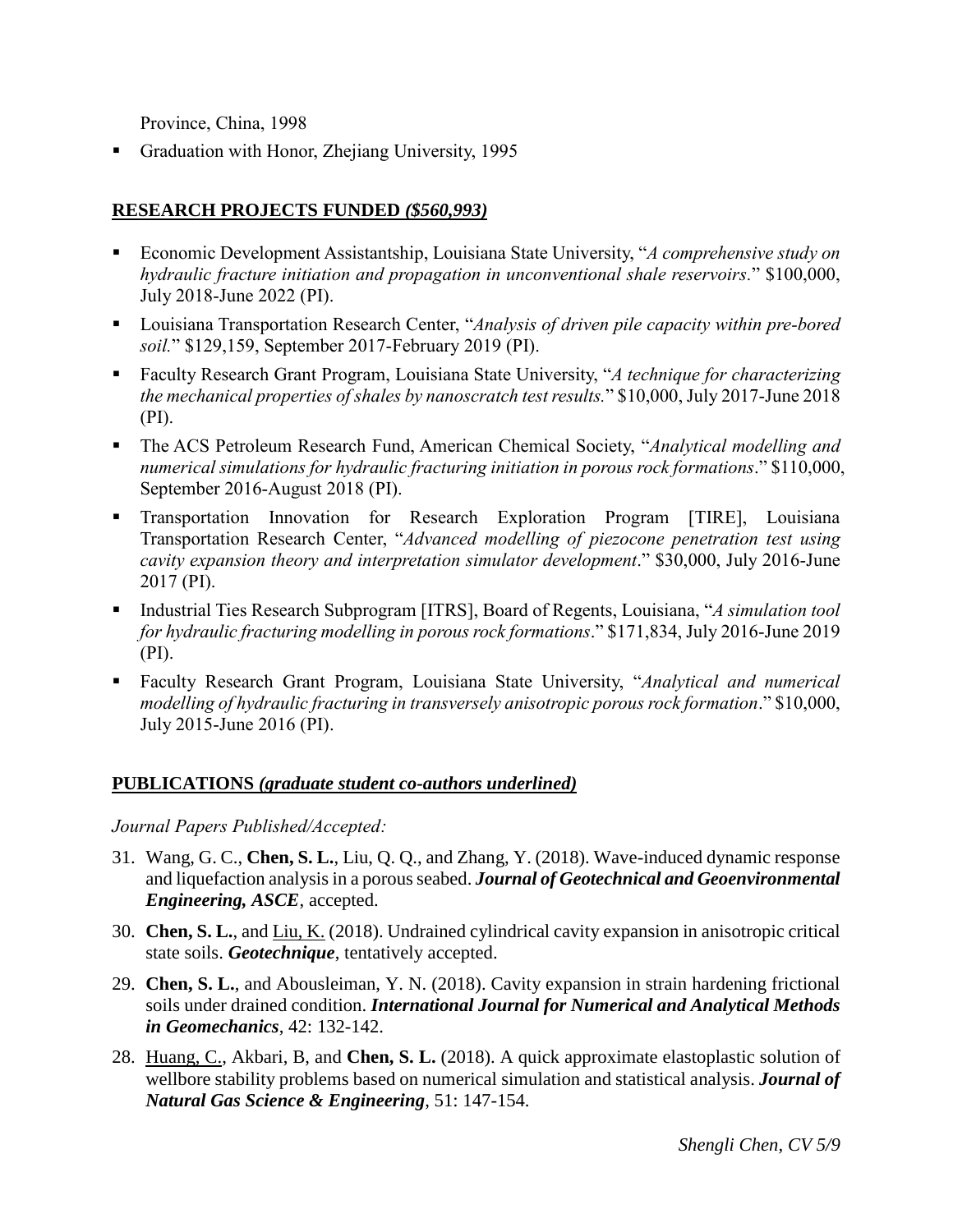- 27. Qian, J. G., Zhou, R. Y., **Chen, S. L.**, Gu, X. Q., and Huang, M. S. (2018). The influence of pavement roughness on dynamic stresses in saturated subsoil subjected to moving traffic loading. *International Journal of Geomechanics, ASCE*, 18(4): 04018012.
- 26. **Chen, S. L.**, and Abousleiman, Y. N. (2017). Wellbore stability analysis using strain hardening and/or softening plasticity models. *International Journal of Rock Mechanics and Mining Sciences*, 93: 260-268.
- 25. Liu, K., and **Chen, S. L.** (2017). Finite element implementation of strain hardening Drucker-Prager plasticity model with applications to tunnel excavation. *Underground Space*, 2(3): 168-174.
- 24. Zhang, H., **Chen, S. L.**, and Liang F. Y. (2017). Effects of scour-hole dimensions and soil stress history on the behavior of laterally loaded piles in soft clay under scour conditions. *Computers and Geotechnics*, 84: 198-209.
- 23. Lin, B. T., **Chen, S. L.**, and Jin, Y. (2017). Evaluation of reservoir deformation induced by water injection in SAGD wells considering formation anisotropy, heterogeneity and thermal effect. *Journal of Petroleum Science and Engineering*, 157: 767-779.
- 22. Lin, B. T., Jin, Y., and **Chen, S. L.** (2017). A criterion for evaluating the efficiency of water injection in oil sand reservoirs. *Journal of Petroleum Science and Engineering*, 149: 322- 330.
- 21. **Chen, S. L.** (2016). *Discussion* on "A semi-analytical solution for cylindrical cavity expansion in elastic- perfectly plastic soil under biaxial in situ stress field." *Geotechnique*, 66(9): 786-788.
- 20. **Chen, S. L.**, and Abousleiman, Y. N. (2016). Drained and undrained analyses of cylindrical cavity contractions by bounding surface plasticity. *Canadian Geotechnical Journal*, 53(9): 1398-1411.
- 19. **Chen, S. L.**, Kong, L. G., and Zhang, L. M. (2016). Analysis of pile groups subjected to torsional loading. *Computers and Geotechnics*, 71: 115-123.
- 18. **Chen, S. L.**, and Abousleiman, Y. N. (2016). Stress analysis of borehole subjected to fluid injection in transversely isotropic poroelastic medium. *Mechanics Research Communications*, 73: 63-75.
- 17. **Chen, S. L.**, and Abousleiman, Y. N. (2013). Exact drained solution for cylindrical cavity expansion in modified Cam clay soil. *Geotechnique*, 63(6): 510-517.
- 16. **Chen, S. L.**, and Abousleiman, Y. N. (2012). Exact undrained elastoplastic solution for cylindrical cavity expansion in modified Cam clay soil. *Geotechnique*, 62(5): 447-456.
- 15. **Chen, S. L.**, Abousleiman, Y. N., and Muraleetharan, K. K. (2012). A closed-form elastoplastic solution for the wellbore problem in strain hardening/softening rock formation. *International Journal of Geomechanics, ASCE*, 12(4): 494-507.
- 14. Liang, F. Y., Chen, H. B., and **Chen, S. L.** (2011). Influences of axial load on the lateral response of single pile with integral equation method. *International Journal for Numerical and Analytical Methods in Geomechanics*, 36: 1831-1845.
- 13. **Chen, S. L.**, Song, C. Y., and Chen, L. Z. (2011). Two pile interaction factor revisited. *Canadian Geotechnical Journal*, 48(5): 754-766.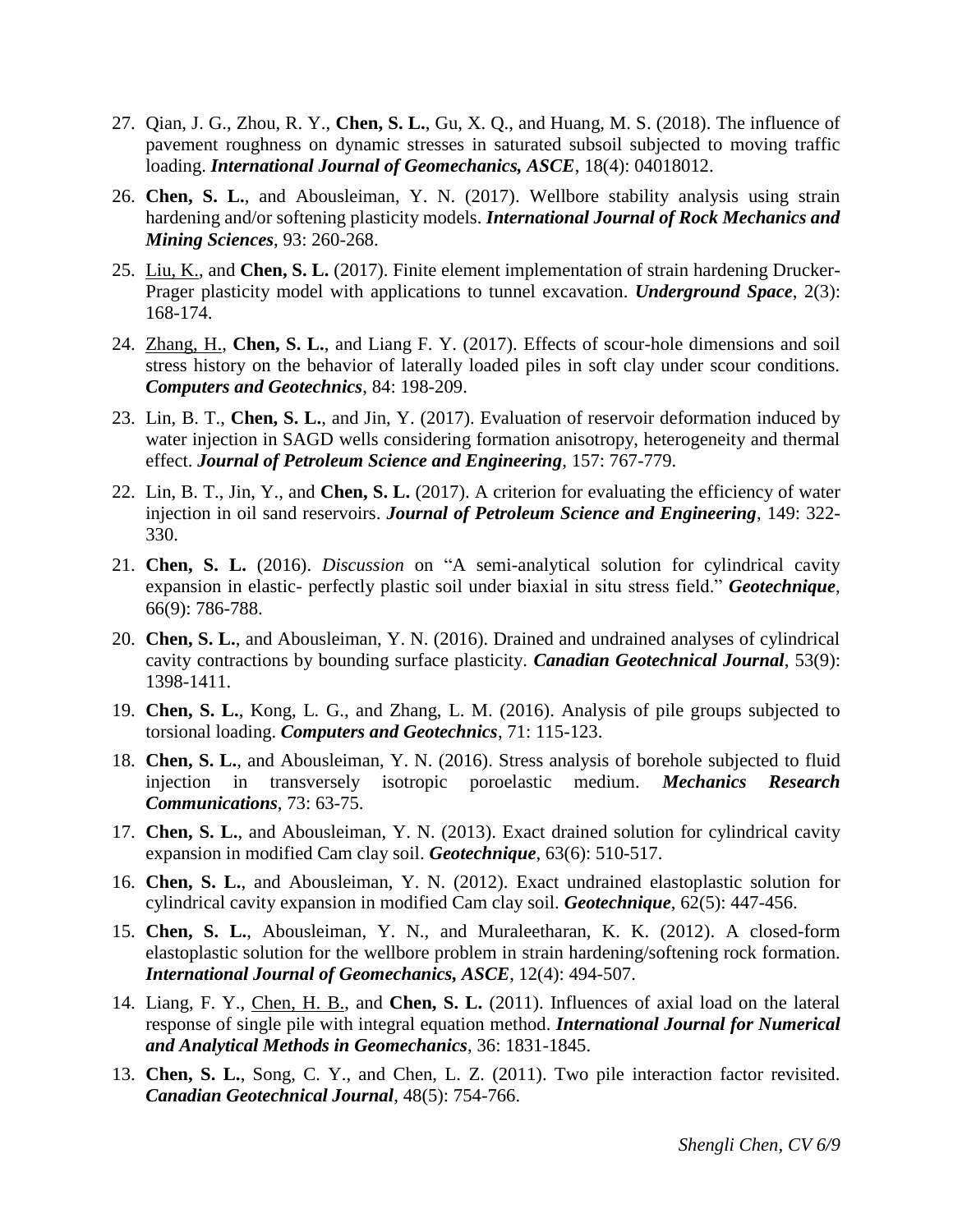- 12. **Chen, S.**, and Abousleiman, Y. N. (2010). *Discussion* on "Closed-form solution for plastic zone formation around a circular tunnel in half-space obeying Mohr–Coulomb criterion." *Geotechnique*, 60(7): 569-571.
- 11. Abousleiman, Y. N., and **Chen, S. L.** (2010). Poromechanics response of an inclined borehole subjected to in-situ stress and finite length fluid discharge. *Journal of Mechanics of Materials and Structures*, 5(1): 47-66.
- 10. **Shengli Chen**, and Younane Abousleiman (2010). Time-dependent behavior of a rigid foundation on a transversely isotropic soil layer. *International Journal for Numerical and Analytical Methods in Geomechanics*, 34(9): 937-952.
- 9. **Chen, S. L.** (2009). Vertical vibration of a flexible foundation resting on saturated layered soil half-space. *International Journal of Geomechanics, ASCE*, 9(3): 113-121.
- 8. **Chen, S. L.**, and Chen, L. Z. (2008). A note on interaction factor for two laterally loaded piles. *Journal of Geotechnical and Geoenvironmental Engineeering, ASCE*, 134(11): 1685-1690.
- 7. **Chen, S. L.**, Chen, L. Z., and Pan, E. (2007). Dynamic responses of flexible plate with rigid core on saturated ground. *Journal of Engineering Mechanics, ASCE*, 133(3): 326-337.
- 6. **Chen, S. L.**, Chen, L. Z., and Pan, E. (2007). Three-dimensional time-harmonic Green's functions of saturated soil under buried loading. *Soil Dynamics and Earthquake Engineering*, 27: 448-462.
- 5. Cao, M., Chen, L. Z., and **Chen, S. L.** (2007). An innovative approach to evaluate the behaviour of vertically loaded pile groups based on elastic theory. *Journal of Lowland Technology International*, 9(1): 1-10.
- 4. **Chen, S. L.**, Chen, L. Z., and Zhang, J. M. (2006). Dynamic responses of a flexible plate on saturated soil layer. *Soil Dynamics and Earthquake Engineering*, 26: 637-647.
- 3. **Chen, S. L.**, Zhang, L. M., and Chen, L. Z. (2005). Consolidation of a finite transversely isotropic saturated soil on rough impervious base. *Journal of Engineering Mechanics, ASCE*, 131(12): 1279-1290.
- 2. **Chen, S. L.**, Chen, L. Z., and Zhang, L. M. (2005). Axisymmetric consolidation of a semiinfinite transversely isotropic saturated soil. *International Journal for Numerical and Analytical Methods in Geomechanics*, 29: 1249-1270.
- 1. **Chen, S. L.**, and Chen, L. Z. (2002). The axisymmetric mixed boundary-value problem of the vertical vibration of a rigid foundation on saturated layered soil subgrade. *Applied Mathematics and Mechanics*, 23(2): 218-225.

*Conference Papers and Invited Talks:*

- 21. **Chen, S. L.** (2018). Undrained cylindrical cavity expansion in anisotropic critical state soils. *Tongji University*, Shanghai, January 2018.
- 20. Liu, K., and **Chen, S. L.** (2017). Undrained cylindrical cavity expansion in anisotropic critical state soils. *EMI 2017 Conferences,* San Diego, California, USA, 4-7 June 2017.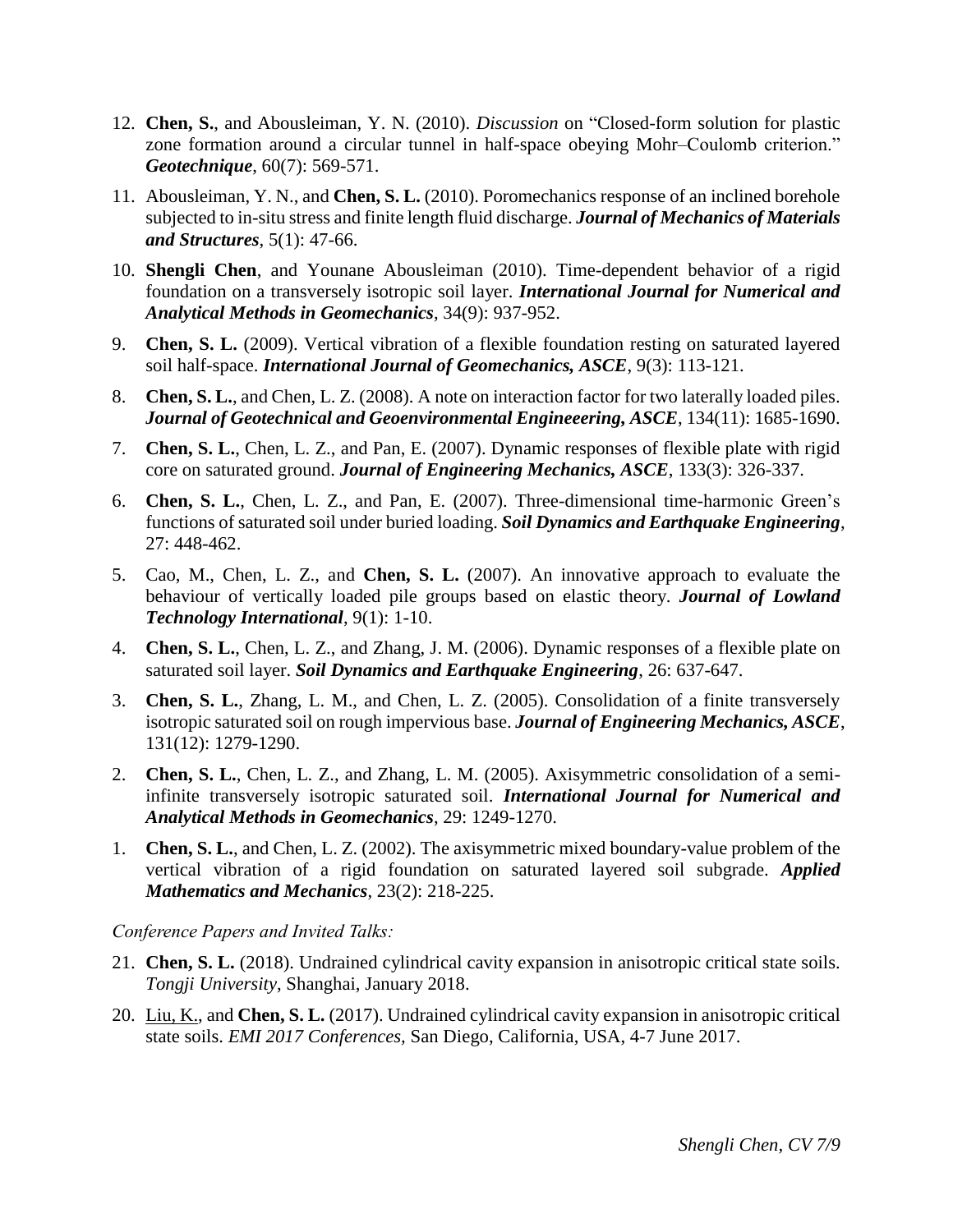- 19. Liu, K., and **Chen, S. L.** (2017). Wellbore stability analysis under drained conditions using anisotropic Cam Clay model. *The 51th US Rock Mechanics/Geomechanics Symposium,* San Francisco, California, USA, 25-28 June 2017.
- 18. **Chen, S. L.** Analytical and numerical analyses of cavity problems in poroelastoplastic geomaterials. *Zhejiang University of Technology*, Hangzhou, July 2016.
- 17. **Chen, S. L.** Analytical and numerical analyses of wellbore stability using plasticity models. *Peking University*, Beijing, July 2016.
- 16. **Chen, S. L.** Analytical and numerical analyses of wellbore stability using plasticity models. *China University of Petroleum*, Beijing, July 2016.
- 15. **Chen, S. L.** Analytical and numerical analyses of cavity problems in poroelastoplastic geomaterials. *Tongji University*, Shanghai, July 2016.
- 14. **Chen, S. L.** Analytical and numerical analyses of cavity problems in poro-elasto-plastic geomechanics. *Shanghai Jiao Tong University*, Shanghai, July 2016.
- 13. **Chen, S. L.**, and Abousleiman, Y. N. (2016). An analytical solution for wellbore stability problem using strain hardening Drucker-Prager plasticity model. *The 50th US Rock Mechanics/Geomechanics Symposium,* Houston, Texas, USA, 26-29 June 2016.
- 12. **Chen, S. L.** (2016). Three dimensional poroelastic solution of an inclined borehole subjected to finite length fluid injection. *EMI 2016/PMC 2016 Conferences,* Vanderbilt University, Nashville, Tennessee, 22-25 May 2016.
- 11. **Chen, S. L.**, Al-Muntasheri, G., and Abousleiman, Y. N. Implementation of bounding surface model into ABAQUS and its application to wellbore stability analysis. *American Geophysical Union fall meeting*, San Francisco, December 15-19, 2014 (Poster).
- 10. **Chen, S. L.**, Abousleiman, Y., and Abass, H. An analytical elasto-plastic analysis for stability of axisymmetric wellbore. *33rd International Conference on Ocean, Offshore, and Arctic Engineering*, San Francisco, June 2014.
- 9. **Chen, S. L.** Analytical and numerical analyses of cavity problems in elastoplastic porous geomaterials. *The Hong Kong Polytechnic University*, Hong Kong, December 2012.
- 8. **Chen, S. L.** Analytical and numerical analyses of cavity problems in poroelastoplastic geomaterials. *Carleton University*, Ottawa, September 2012.
- 7. **Chen, S. L.** Analytical and numerical analyses of wellbore drilled in poroelastoplastic rock formations. *Texas Tech University*, Lubbock, May 2012.
- 6. **Chen, S. L.** Poroelastoplastic analytical solution of a cylindrical cavity in saturated rock formation. *University of Southern California*, Los Angeles, April 2012.
- 5. **Chen, S. L.**, and Abousleiman, Y. Exact undrained elasto-plastic analysis of wellbore stability problem using bounding surface model. *Engineering Mechanics Institute Annual Conference*, the University of Notre Dame, June 2012.
- 4. Tran, M. H., **Chen, S. L.**, Rafael, S. P., and Abousleiman, Y. A geomechanics approach to evaluate gas shale fracability: a case study with the Woodford Shale. *AAPG 2012 Annual Convention & Exhibition (poster presentation)*, Long Beach, April 2012 (Award of Excellence, Top 10 Poster Presentation).